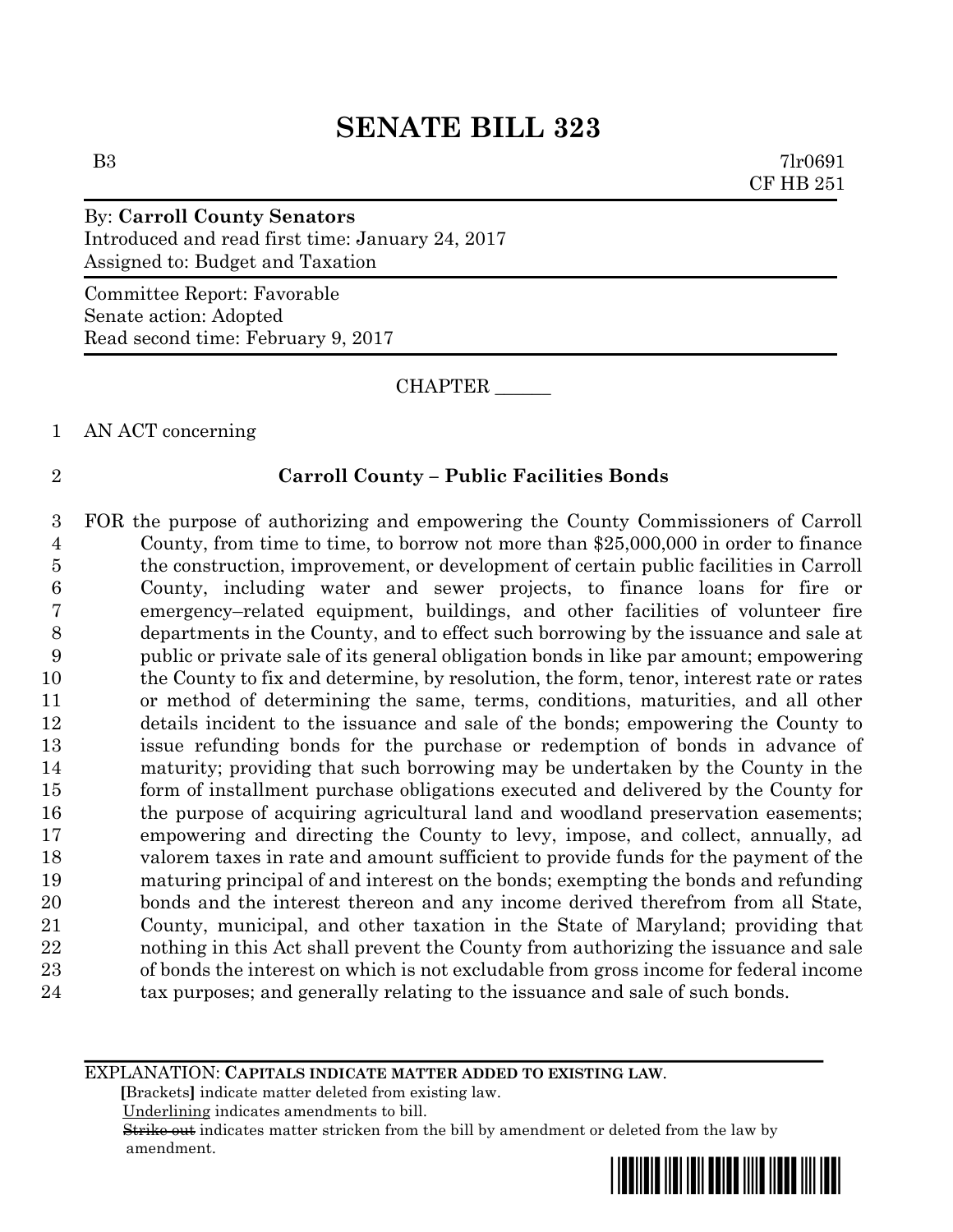SECTION 1. BE IT ENACTED BY THE GENERAL ASSEMBLY OF MARYLAND, That, as used herein, the term "County" means the body politic and corporate of the State of Maryland known as the County Commissioners of Carroll County, and the term "construction, improvement, or development of public facilities" means the acquisition, alteration, construction, reconstruction, enlargement, equipping, expansion, extension, improvement, rehabilitation, renovation, upgrading, and repair of public buildings and facilities and public works projects, including, but not limited to, public works projects such as roads, bridges and storm drains, public school buildings and facilities, landfills, Carroll Community College buildings and facilities, public operational buildings and facilities such as buildings and facilities for County administrative use, public safety, health and social services, libraries, refuse disposal buildings and facilities, water and sewer infrastructure facilities, easements or similar or related rights in land that restrict the use of agricultural land or woodland to maintain the character of the land as agricultural land or woodland, and parks and recreation buildings and facilities, together with the costs of acquiring land or interests in land as well as any related architectural, financial, legal, planning, or engineering services.

 SECTION 2. AND BE IT FURTHER ENACTED, That the County is hereby authorized to finance any part or all of the costs of the construction, improvements or development of public facilities described in Section 1 of this Act, to make loans to each and every volunteer fire department in the County upon such terms and conditions as may be determined by the County for the purpose of financing certain fire or emergency–related equipment, buildings, or other facilities of volunteer fire departments, and to borrow money and incur indebtedness for those purposes, at one time or from time to time, in an amount not exceeding, in the aggregate, \$25,000,000 and to evidence such borrowing by the issuance and sale upon its full faith and credit of general obligation bonds in like par amount, which may be issued at one time or from time to time, in one or more groups or series, as the County may determine.

 SECTION 3. AND BE IT FURTHER ENACTED, That the bonds shall be issued in accordance with a resolution of the County, which shall describe generally the construction, improvement, or development of public facilities, including water and sewer projects, the fire or emergency–related equipment, buildings, or other facilities of volunteer fire departments in the County for which the proceeds of the bond sale are intended and the amount needed for those purposes. The County shall have and is hereby granted full and complete authority and discretion in the resolution to fix and determine with respect to the bonds of any issue: the designation, date of issue, denomination or denominations, form or forms, and tenor of the bonds which, without limitation, may be issued in registered form within the meaning of § 19–204 of the Local Government Article, as amended; the rate or rates of interest payable thereon, or the method of determining the same, which may include a variable rate; the date or dates and amount or amounts of maturity, which need not be in equal par amounts or in consecutive annual installments, provided only that no bond of any issue shall mature later than 30 years from the date of its issue; the manner of selling the bonds, which may be at either public or private sale, for such price or prices as may be determined to be for the best interests of Carroll County; the manner of executing and sealing the bonds, which may be by facsimile; the terms and conditions of any loans made to volunteer fire departments; the terms and conditions, if any, under which bonds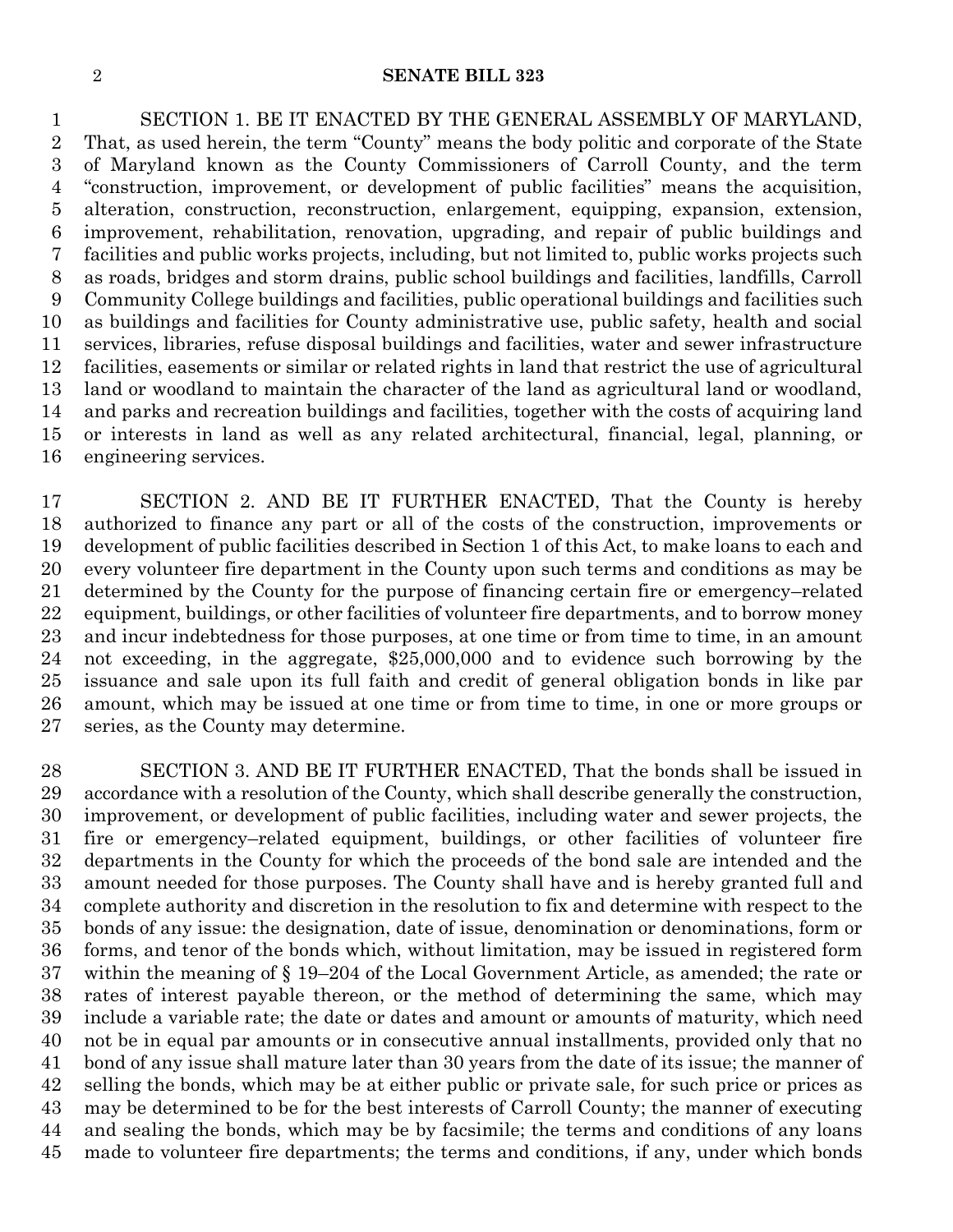#### **SENATE BILL 323** 3

 may be tendered for payment or purchase prior to their stated maturity; the terms or conditions, if any, under which bonds may or shall be redeemed prior to their stated maturity; the place or places of payment of the principal of and the interest on the bonds, which may be at any bank or trust company within or without the State of Maryland; covenants relating to compliance with applicable requirements of federal income tax law, including (without limitation) covenants regarding the payment of rebate or penalties in lieu of rebate; covenants relating to compliance with applicable requirements of federal or State securities laws; and generally all matters incident to the terms, conditions, issuance, sale, and delivery thereof.

 The bonds may be made redeemable before maturity, at the option of the County, at such price or prices and under such terms and conditions as may be fixed by the County prior to the issuance of the bonds, either in the resolution or in subsequent resolutions. The bonds may be issued in registered form, and provision may be made for the registration of the principal only. In case any officer whose signature appears on any bond ceases to be such officer before the delivery thereof, such signature shall nevertheless be valid and sufficient for all purposes as if the officer had remained in office until such delivery. The bonds and the issuance and sale thereof shall be exempt from the provisions of §§ 19–205 and 19–206 of the Local Government Article, as amended.

 The borrowing authorized by this Act may also be undertaken by the County in the form of installment purchase obligations executed and delivered by the County for the purpose of acquiring easements or similar or related rights in land that restrict the use of agricultural land or woodland to maintain the character of the land as agricultural or woodland. The form of installment purchase obligations, the manner of accomplishing the acquisition of easements, which may be the direct exchange of installment purchase obligations for easement, and all matters incident to the execution and delivery of the installment purchase obligations and acquisition of the easements by the County shall be determined in the resolution. Except where the provisions of this Act would be inapplicable to installment purchase obligations, the term "bonds" used in this Act shall include installment purchase obligations and matters pertaining to the bonds under this Act, such as the security for the payment of the bonds, the exemption of the bonds from State, County, municipal, or other taxation, and authorization to issue refunding bonds and the limitation on the aggregate principal amount of bonds authorized for issuance, shall be applicable to installment purchase obligations.

 The County may enter into agreements with agents, banks, fiduciaries, insurers, or others for the purpose of enhancing the marketability of any security for the bonds and for the purpose of securing any tender option that may be granted to holders of the bonds, all as may be determined and presented in the aforesaid resolution, which may (but need not) state as security for the performance by the County of any monetary obligations under such agreements the same security given by the County to bondholders for the performance by the County of its monetary obligations under the bonds.

 If the County determines in the resolution to offer any of the bonds by solicitation of competitive bids at public sale, the resolution shall fix the terms and conditions of the public sale and shall adopt a form of notice of sale, which shall outline the terms and conditions,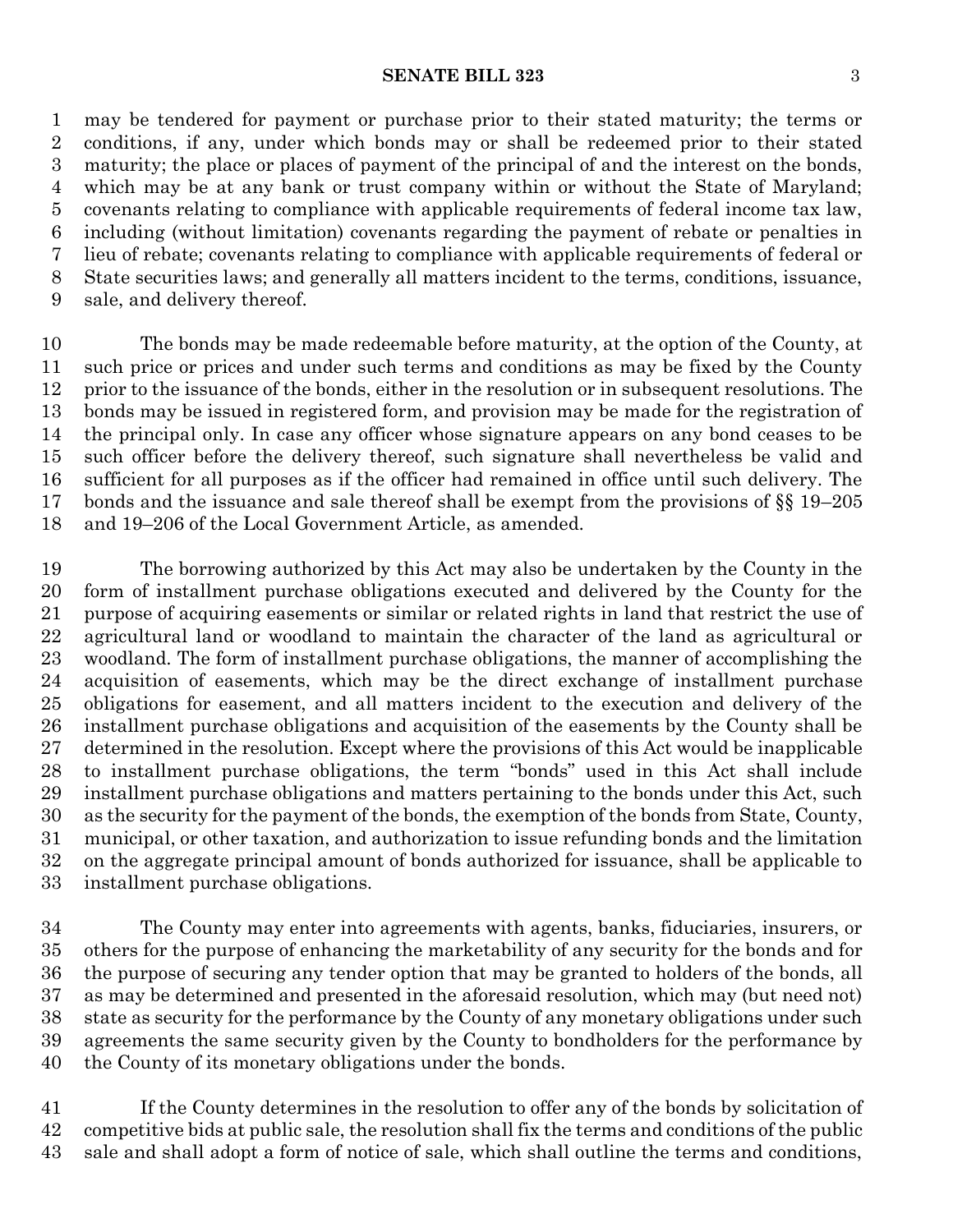and a form of advertisement, which shall be published in one or more daily or weekly newspapers having a general circulation in the County and which may also be published in one or more journals having a circulation primarily among banks and investment bankers. At least one publication of the advertisement shall be made not less than 10 days before the sale of the bonds.

 Upon delivery of any bonds to the purchaser or purchasers, payment therefor shall be made to the Comptroller of Carroll County or such other official of Carroll County as may be designated to receive such payment in a resolution passed by the County before such delivery.

 SECTION 4. AND BE IT FURTHER ENACTED, That the net proceeds of the sale of bonds shall be used and applied exclusively and solely for the acquisition, construction, improvement, or development of public facilities, including water and sewer projects, to make loans to volunteer fire departments for the financing of fire or emergency–related equipment, buildings, or other facilities of volunteer fire departments in the County for which the bonds are sold. If the amounts borrowed shall prove inadequate to finance the projects described in the resolution, the County may issue additional bonds with the limitations hereof for the purpose of evidencing the borrowing of additional funds for such financing, provided the resolution authorizing the sale of additional bonds shall so recite, but if the net proceeds of the sale of any issue of bonds exceed the amount needed to finance the projects described in the resolution, the excess funds so borrowed and not expended shall be applied to the payment of the next principal maturity of the bonds or to the redemption of any part of the bonds which have been made redeemable or to the purchase and cancellation of bonds, unless the County shall adopt a resolution allocating the excess funds to the acquisition, construction, improvement, or development of other public facilities, including water and sewer projects, or to the making of loans for fire or emergency–related equipment, buildings, or other facilities of volunteer fire departments in the County, as defined and within the limits set forth in this Act.

 SECTION 5. AND BE IT FURTHER ENACTED, That the bonds hereby authorized shall constitute, and they shall so recite, an irrevocable pledge of the full faith and credit and unlimited taxing power of the County to the payment of the maturing principal of and interest on the bonds as and when they become payable. In each and every fiscal year that any of the bonds are outstanding, the County shall levy or cause to be levied ad valorem taxes upon all the assessable property within the corporate limits of the County in rate and amount sufficient to provide for or assure the payment, when due, of the principal of and interest on all the bonds maturing in each such fiscal year and, in the event the proceeds from the taxes so levied in any such fiscal year shall prove inadequate for such payment, additional taxes shall be levied in the succeeding fiscal year to make up any such deficiency. The County may apply to the payment of the principal of and interest on any bonds issued hereunder any funds received by it as loan repayments from volunteer fire departments and any funds received by it from the State of Maryland, the United States of America, any agency or instrumentality thereof, or from any other source, if such funds are granted for the purpose of assisting the County in financing the acquisition, construction, improvement, or development of the public facilities defined in this Act, including the water and sewer projects or the making of loans for the aforementioned fire or emergency–related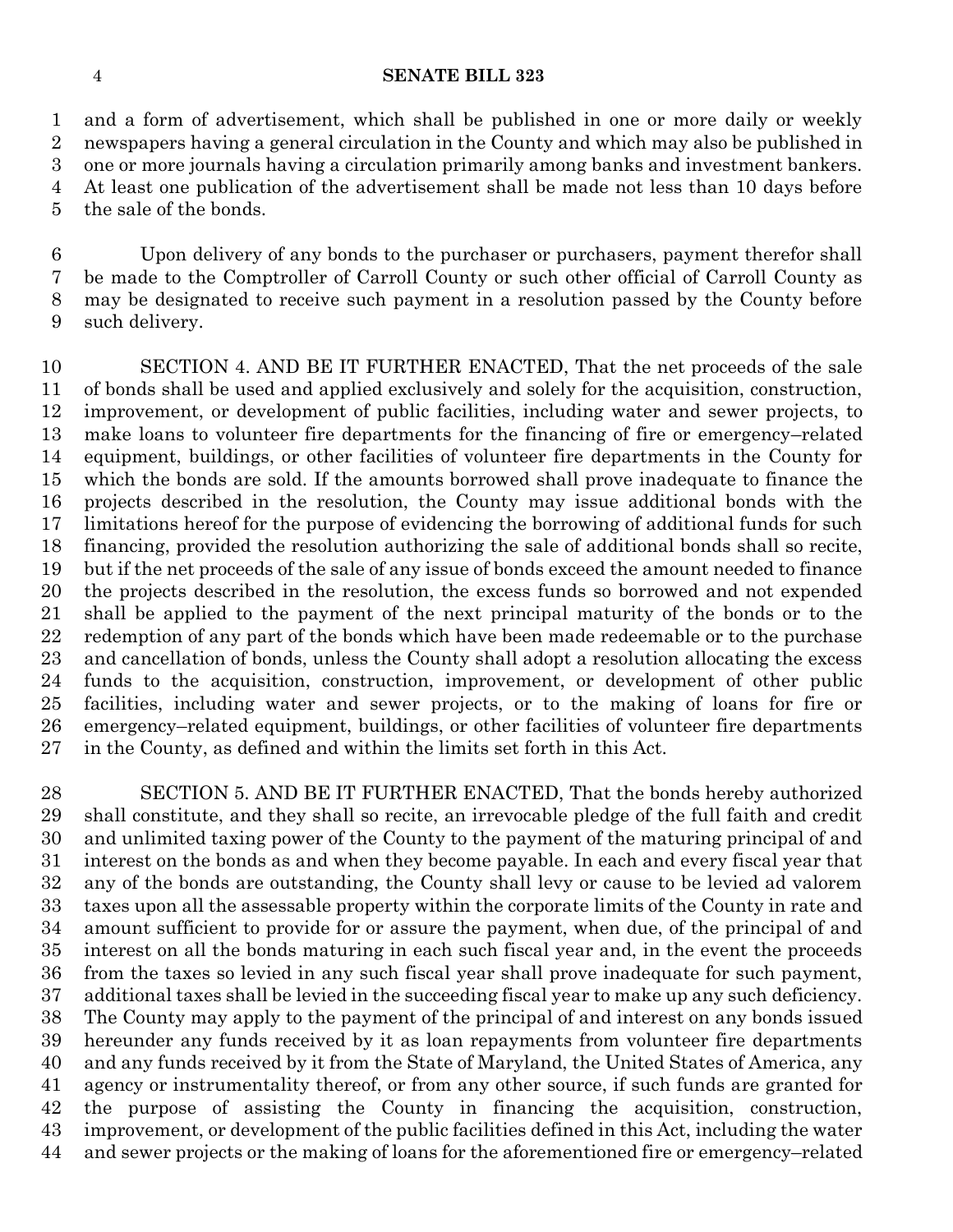equipment, buildings, or other facilities for volunteer fire departments in the County and, to the extent of any such funds received or receivable in any fiscal year, the taxes that are required to be levied may be reduced accordingly.

 SECTION 6. AND BE IT FURTHER ENACTED, That the County is further authorized and empowered, at any time and from time to time, to issue its bonds in the manner herein above described for the purpose of refunding, by payment at maturity or upon purchase or redemption, any bonds issued hereunder. The validity of any such refunding bonds shall in no way be dependent upon or related to the validity or invalidity of the obligations so refunded. The powers herein granted with respect to the issuance of bonds shall be applicable to the issuance of refunding bonds. Such refunding bonds may be issued by the County for the purpose of providing it with funds to pay any of its outstanding bonds issued hereunder at maturity, for the purpose of providing it with funds to purchase in the open market any of its outstanding bonds issued hereunder, prior to the maturity thereof, or for the purpose of providing it with funds for the redemption prior to maturity of any outstanding bonds issued hereunder which are, by their terms, redeemable, for the purpose of providing it with funds to pay interest on any outstanding bonds issued hereunder prior to their payment at maturity of purchase or redemption in advance of maturity, or for the purpose of providing it with funds to pay any redemption or purchase premium in connection with the refunding of any of its outstanding bonds issued hereunder. The proceeds of the sale of any such refunding bonds shall be segregated and set apart by the County as a separate trust fund to be used solely for the purpose of paying the purchase or redemption prices of the bonds to be refunded.

 SECTION 7. AND BE IT FURTHER ENACTED, That the County may, prior to the preparation of definitive bonds, issue interim certificates or temporary bonds, exchangeable for definitive bonds when such bonds have been executed and are available for such delivery, provided, however, that any such interim certificates or temporary bonds shall be issued in all respects subject to the restrictions and requirements set forth in this Act. The County may, by appropriate resolution, provide for the replacement of any bonds issued hereunder which shall have become mutilated or lost or destroyed upon such conditions and after receiving such indemnity as the County may require.

 SECTION 8. AND BE IT FURTHER ENACTED, That any and all obligations issued pursuant to the authority of this Act, their transfer, the interest payable thereon, and any income derived therefrom in the hands of the holders thereof from time to time (including any profit made in the sale thereof) shall be and are hereby declared to be at all times exempt from State, County, municipal, or other taxation of every kind and nature whatsoever within the State of Maryland. Nothing in this Act shall prevent the County from authorizing the issuance and sale of bonds the interest on which is not excludable from gross income for federal income tax purposes.

 SECTION 9. AND BE IT FURTHER ENACTED, That the authority to borrow money and issue bonds conferred on the County by this Act shall be deemed to provide an additional and alternative authority for borrowing money and shall be regarded as supplemental and additional to powers conferred upon the County by other laws and shall not be regarded as in derogation of any power now existing; and all Acts of the General